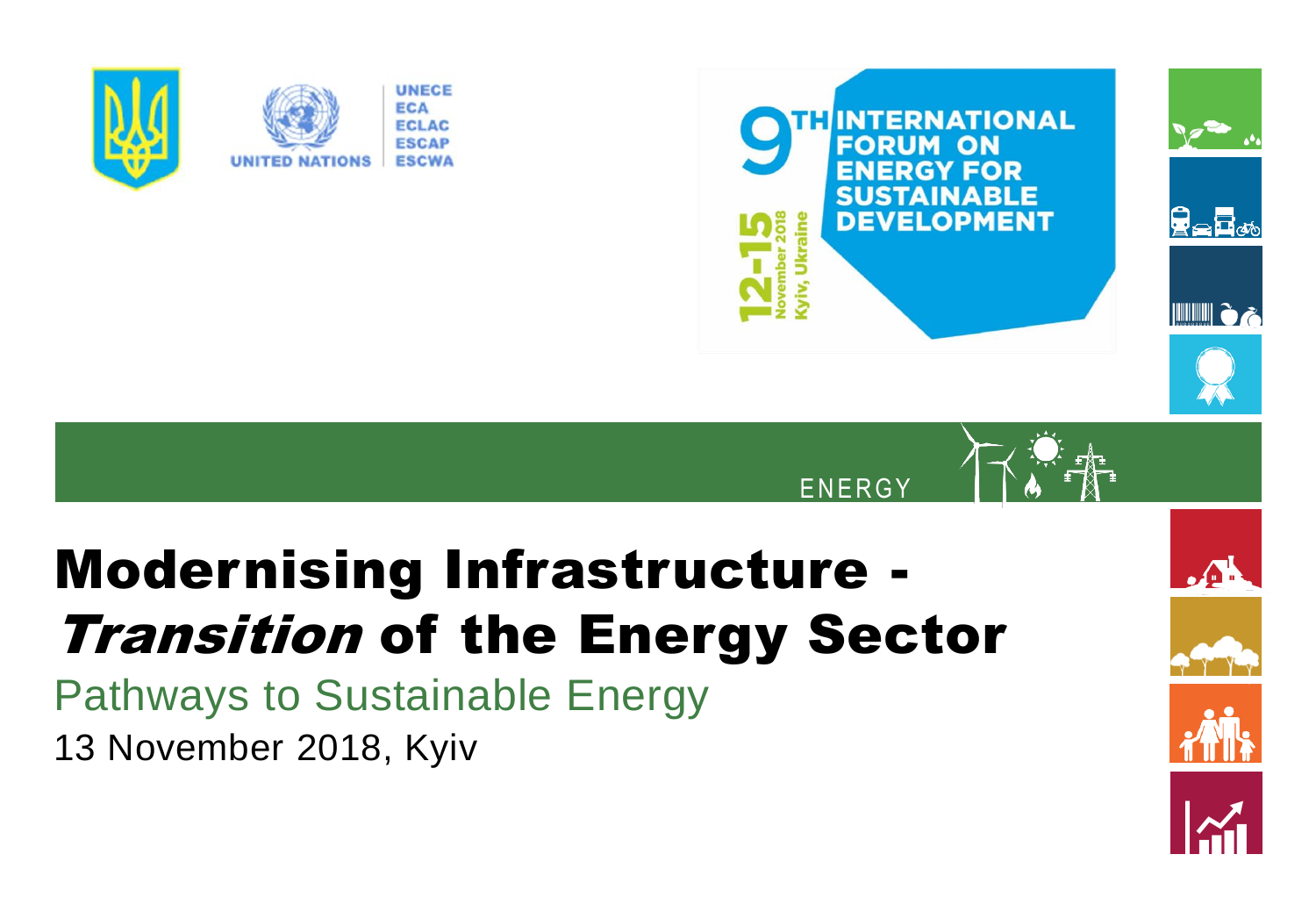# Central issues

Framework for analyzing the transition

#### ENERGY

#### **Resolving the legacy:**

- Infrastructure, assets = sunk capital
- Social structures: People, jobs, education, social life
- Regional, subregional
- Centers of innovation centers of regeneration

### **Technology is changing**

- Pace of technological change in energy
- Uncertainty of rate of penetration of new technologies
- Integrating resource efficiency into the planning
- Resiliency of new infrastructure over planning period

### **Finance under uncertainty**

- Restricted funding for fossil technologies
- Incentivize winners and compensate losers
- How big? How long-term the planning period?

### **Innovative Policies**

- Importance of innovative, flexible, holistic policy frameworks
- Sustainable approach: quality of life, energy security, impact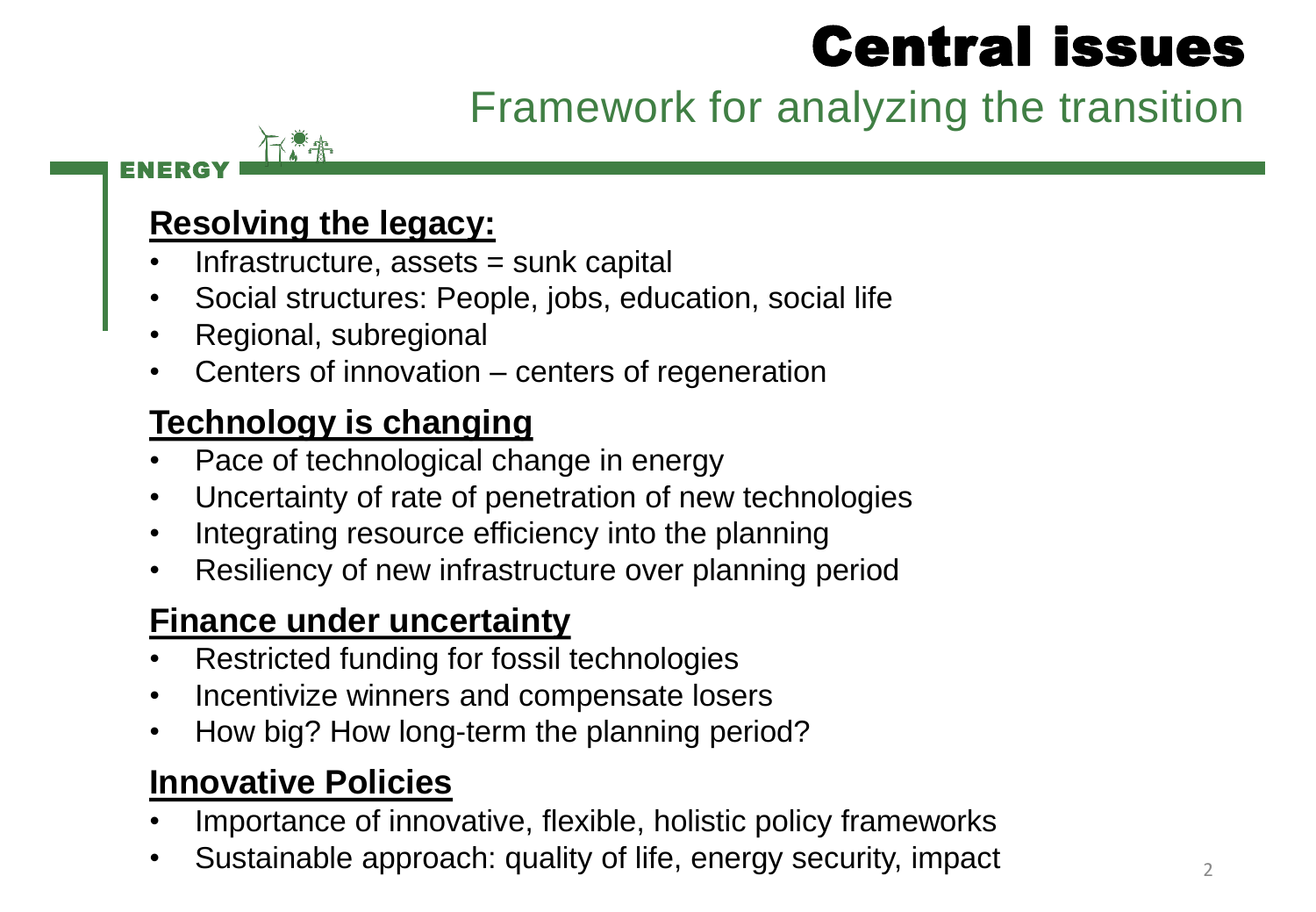# Pathways to Sustainable Energy

# Defining "*Sustainable Energy*"

## *ENERGY SECURITY*

#### *"Secure the energy needed for economic development"*

**Energy for Sustainable Development**

- Energy Efficiency (energy intensity of economy, rate of improvement of energy intensity, conversion efficiency)
- Resource management

下工作

■ Circular economy

ENERGY

- $\blacksquare$  Fuel mix
- Net energy trade
- **· Investment requirements** 
	- **·** Intellectual property
- SMEs, business models
- **E** Innovation, proactive solutions

### *ENERGY AND ENVIRONMENT*

#### *"Minimize adverse energy system impacts on climate, ecosystems & human health"*

- GHG emissions from the energy system
- **Energy-related air pollution, water use & water** stress

### *ENERGY FOR QUALITY OF LIFE*

#### *"Provide affordable energy that is available for all at all times"*

- Access to energy services
	- Energy affordability
- Work force in population centers, jobs
- **Food security (biomass use, agriculture)**

■ Cities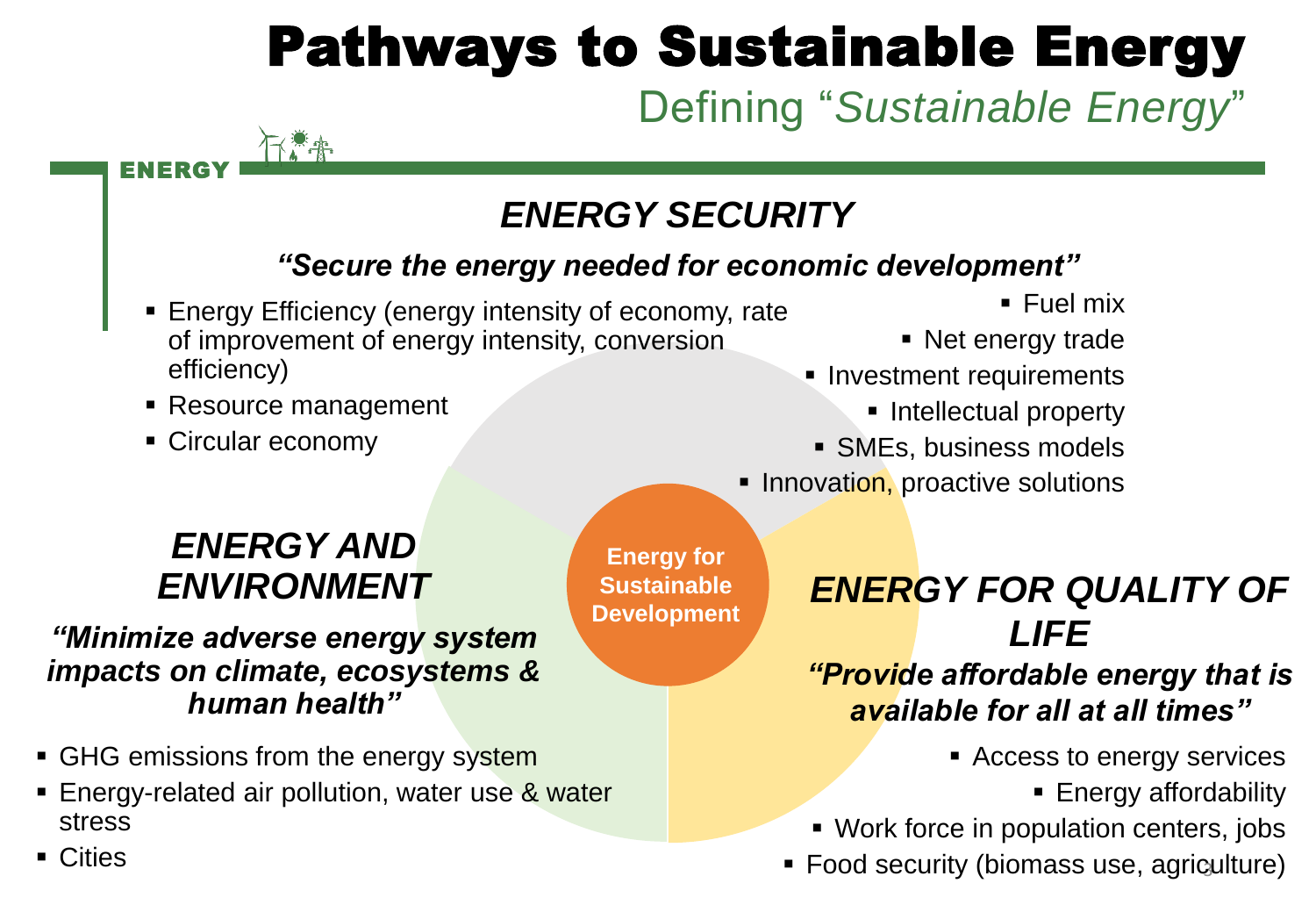# Pathways to Sustainable Energy

## Identifying choices, tracking progress



下着来

4 **Same starting point – choice of pathways via different policy options**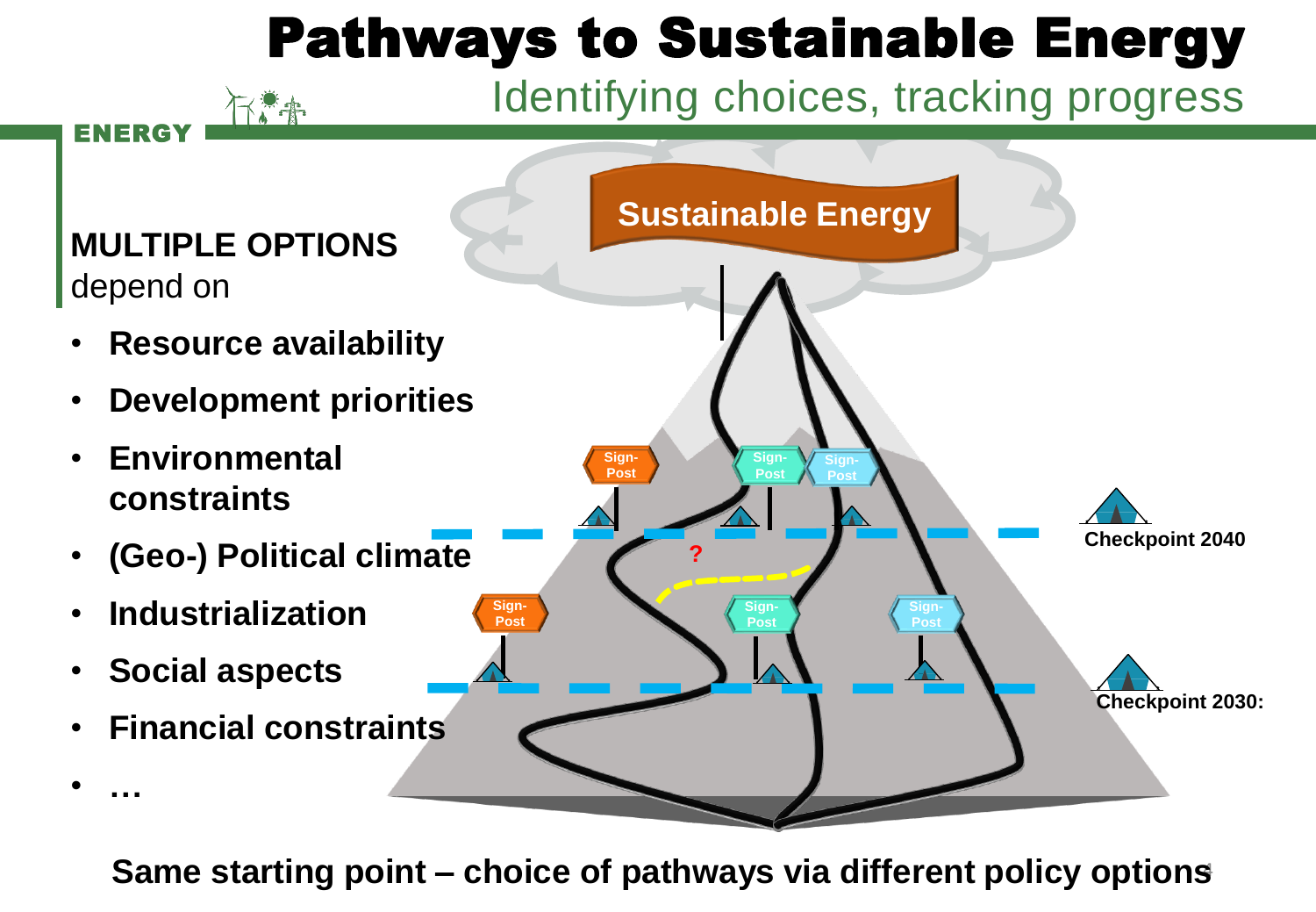## How Pathways helps develop options for countries on how to achieve Sustainable **Energy UNECE Region Project Approach**

#### ENERGY

## **Country-owned scenario development**

- Modelling of sustainable energy scenarios to 2050 for countries
- Updated energy system data; new sub-regional analysis possible
- Policy and updated technology options for UNECE region
- Understand what makes economical sense to fix

## ▪ **Informed policy dialogue**

- Adaptive policy pathways build on importance of large industrial complexes: true impact of energy transition
- **· Innovation policy agenda**
- Position energy as fundamental enabler for economic development
- Sub-regional focus via workshops

## ■ **Planning process: Early-warning system**

- Signposts
- Choice of Sustainable Energy Targets & Key Performance Indicators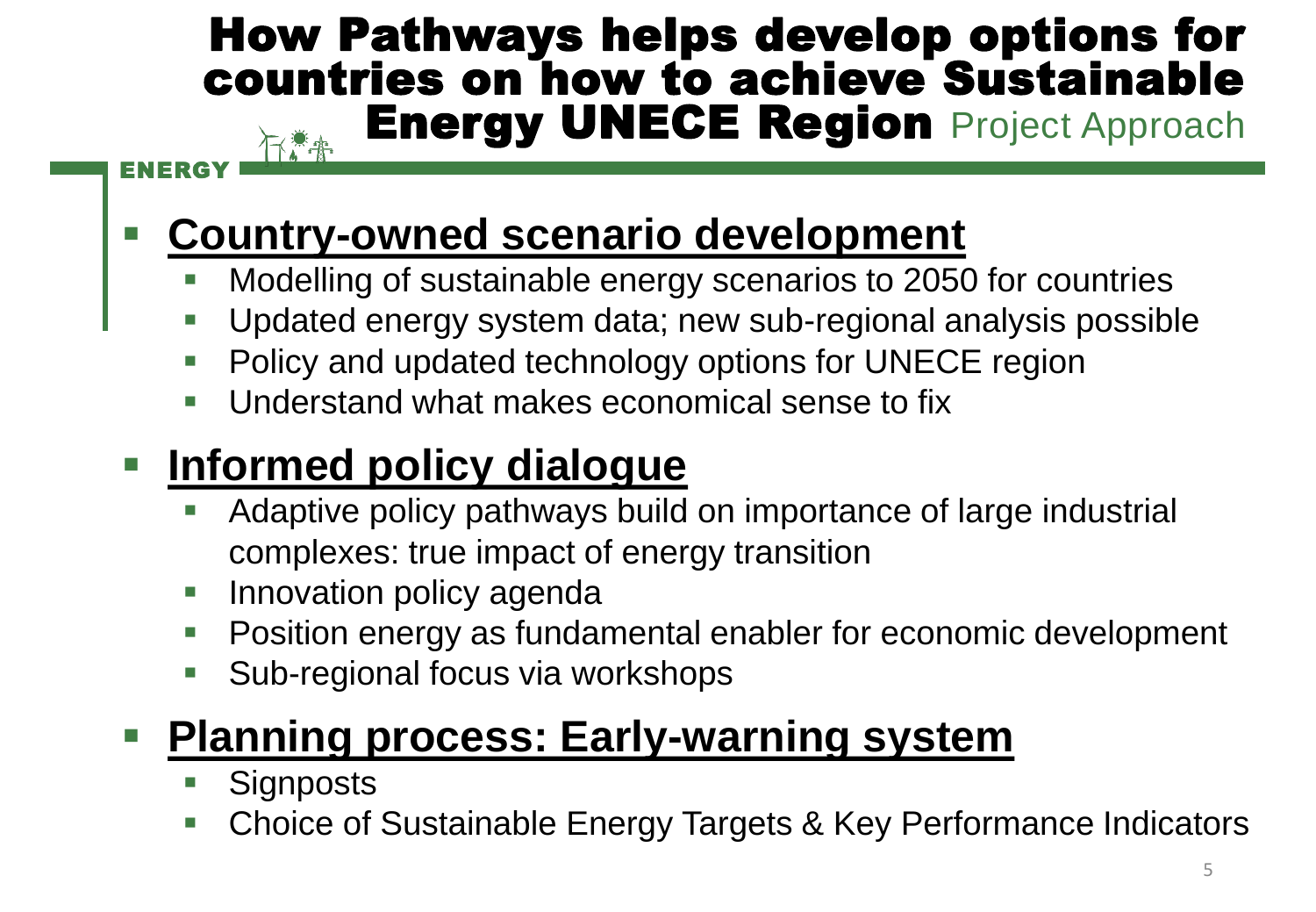# Some modelling examples - UNECE Region

High Fossil Fuel Dependency

#### 行常事 ENERGY

# **Share of fossil fuels in energy mix (TPES)**



Data source: IEA World Energy Balances.

#### 6 *How to move from a fossil fuel based to an economy fueled by clean energy is one of the major challenges for the UNECE region and most of its subregions?*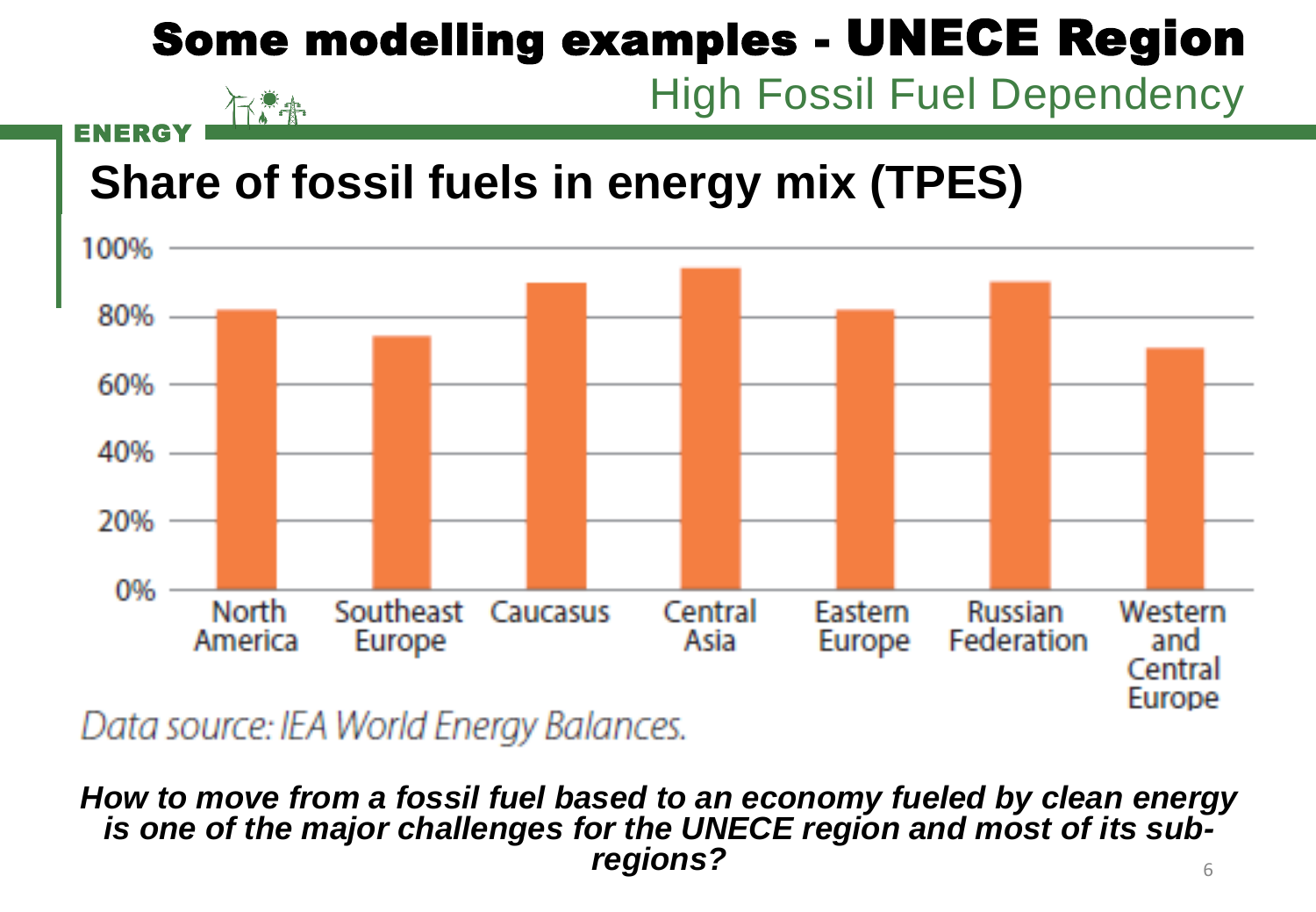## Example Modeling Results – change versus base case scenario - Electricity Generation

#### ENERGY

# **Difference in electricity generation, UNECE NDC versus Reference Scenario**

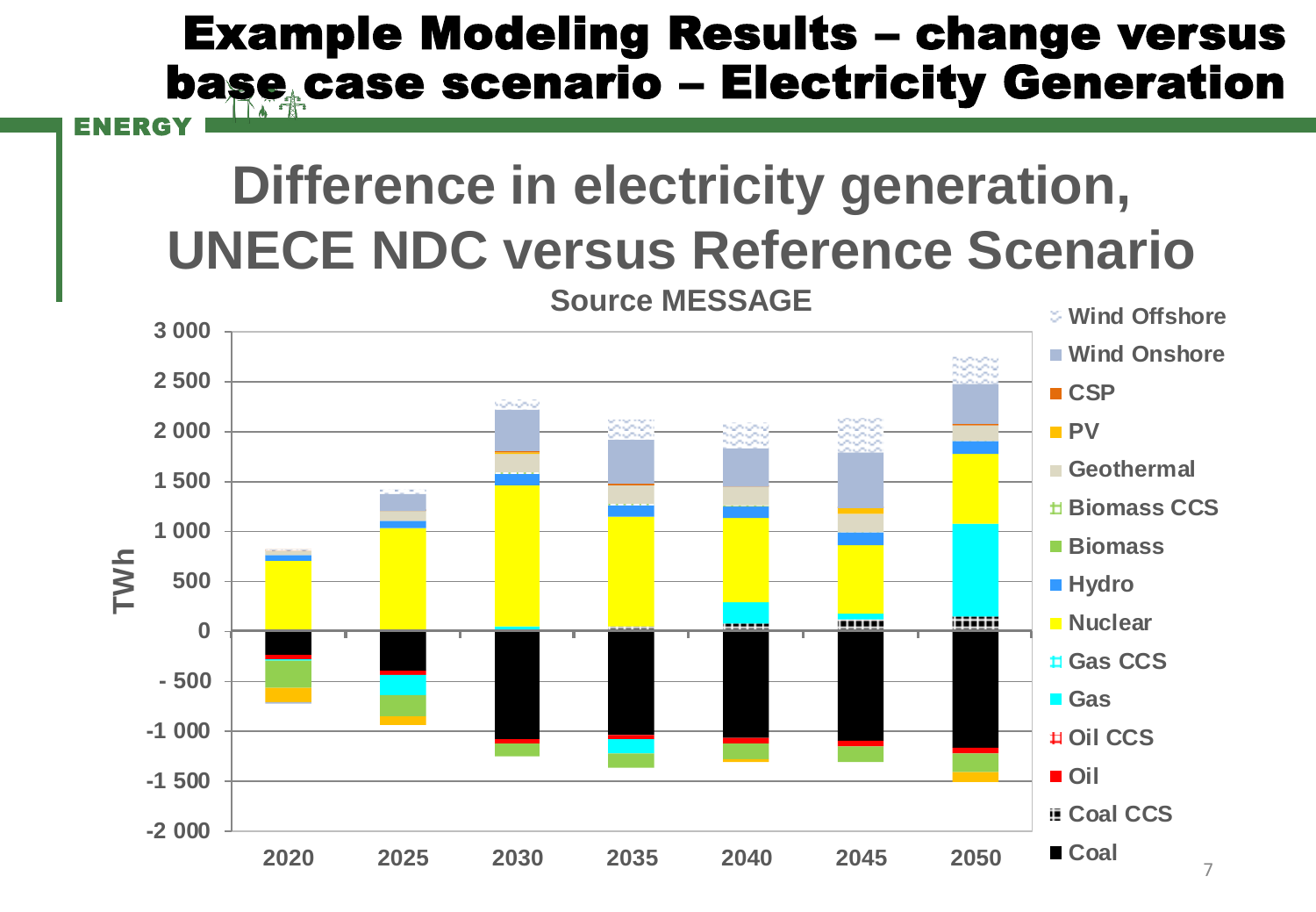# Energy Efficiency UNECE Group of Experts on Energy Efficiency

- Optimization of resources (financial and natural)
- No modernization of energy systems without energy efficiency: link between supply and demand side
- Increasing energy efficiency influences renewable energy share
- Need new business models targeting energy efficiency
- "Hook" to financing

ENERGY

- How to put a price on saved energy
- Formulate value added for countries
- Task Force on Industrial Energy Efficiency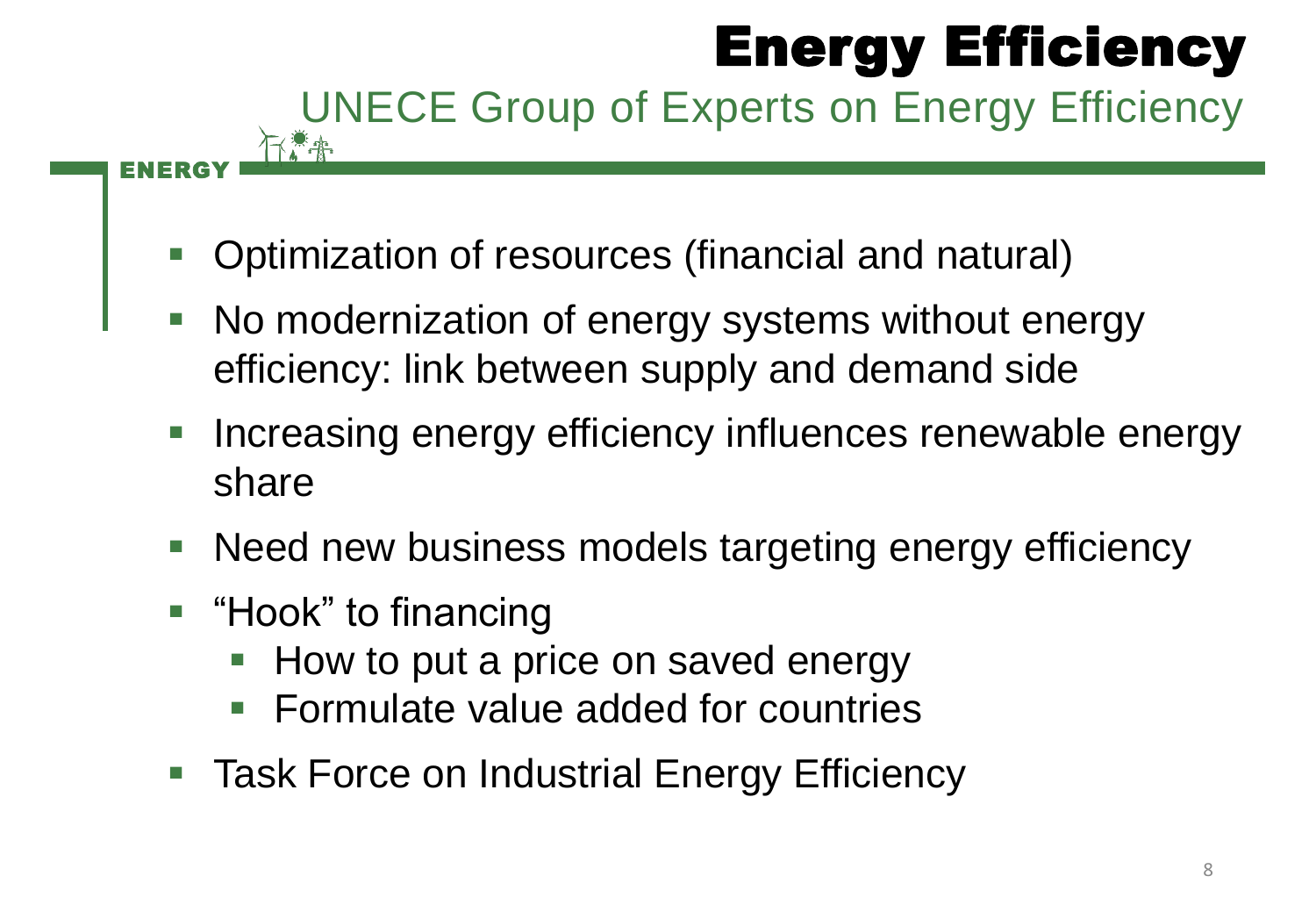# Central issues

Pathways can help countries in developing innovative policies

## **Approach**

ENERGY

- It is coming proactivity
- Innovative *Integrated* Planning
	- E.g. renewable energy, storage, energy efficiency in combination
- Technical solutions are not the only answer
	- *Local* ownership involving education systems
	- Enhanced understanding of technical change and innovation policy
- Issue of large complexes dependent on energy
	- Centers of "regional regeneration"
- In partnership: Lusatia, Kazakhstan, others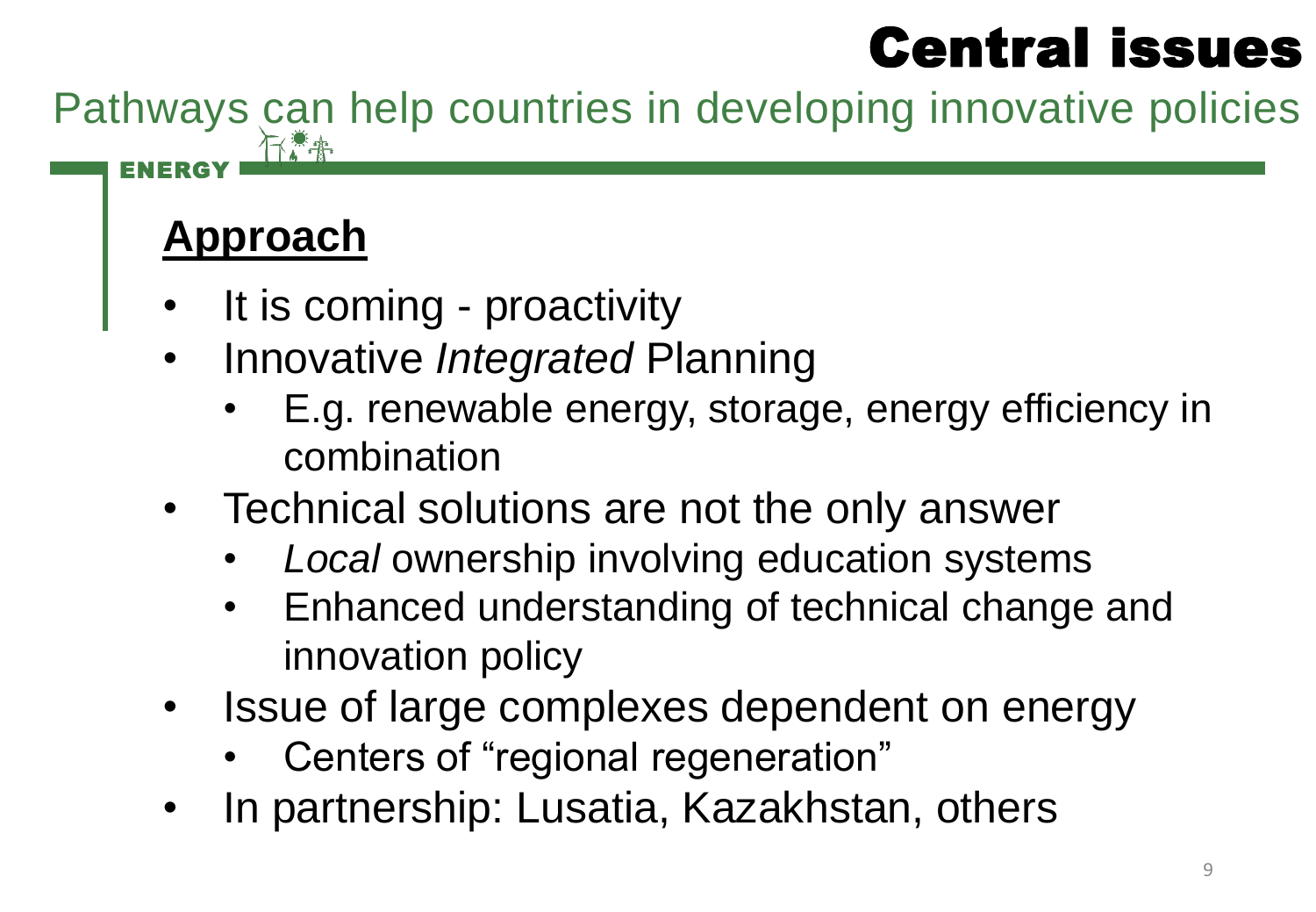





# Thank you!

Stefanie Held and Michal Drabik [Stefanie.held@un.org](mailto:Stefanie.held@un.org), [Michal.Drabik@un.org](mailto:Michal.Drabik@un.org) Sustainable Energy Division UNECE Date 13 I 11 I 2018, Kyiv

 $\mathcal{L}$ 





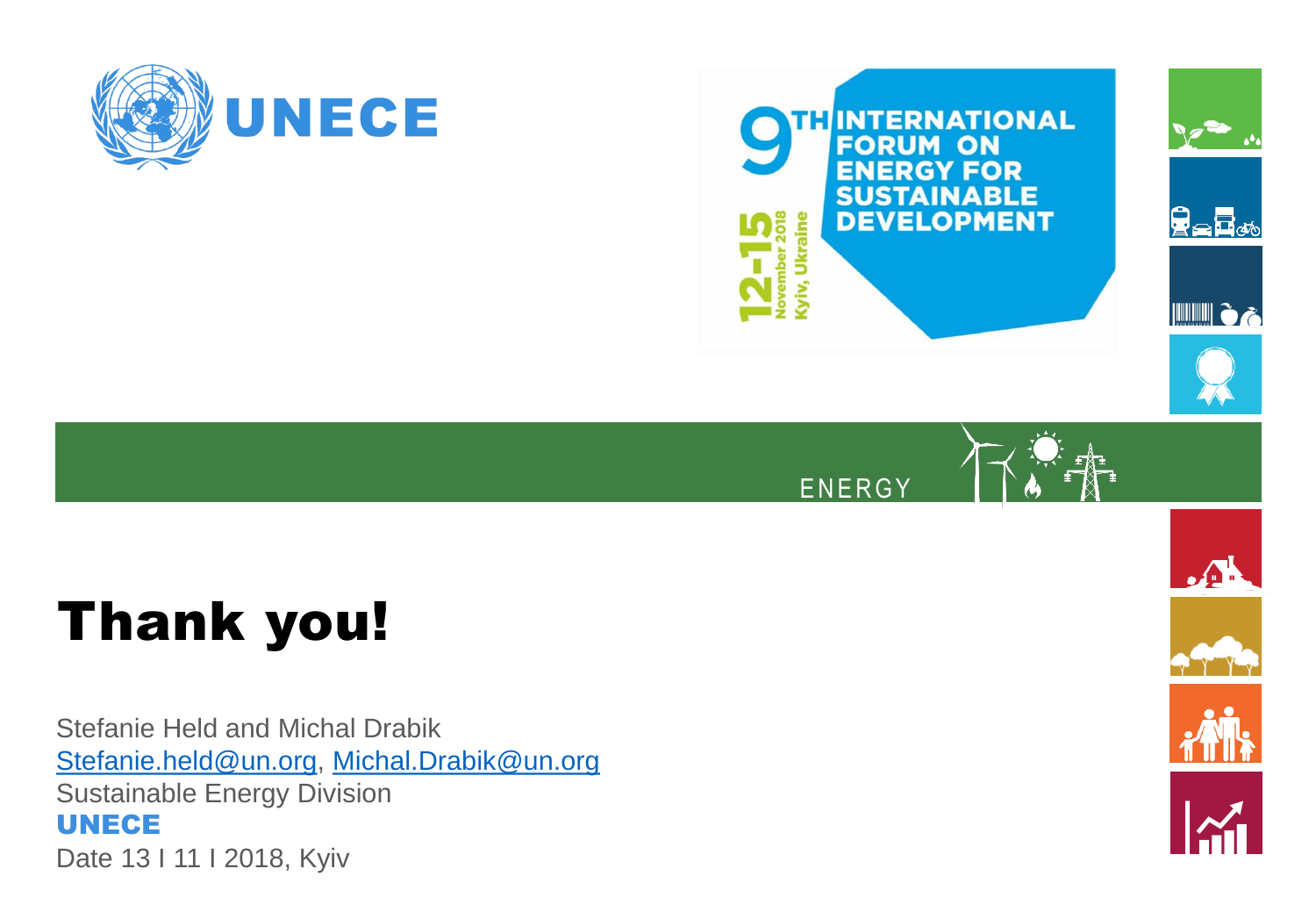#### Example Modeling Results Cumulative Energy Sector Investments "Business As Usual"

# **UNECE Region - Reference Scenario 2020 – 2050 in billion US\$<sup>2010</sup> = \$25,975 billion**

ENERGY

下之市